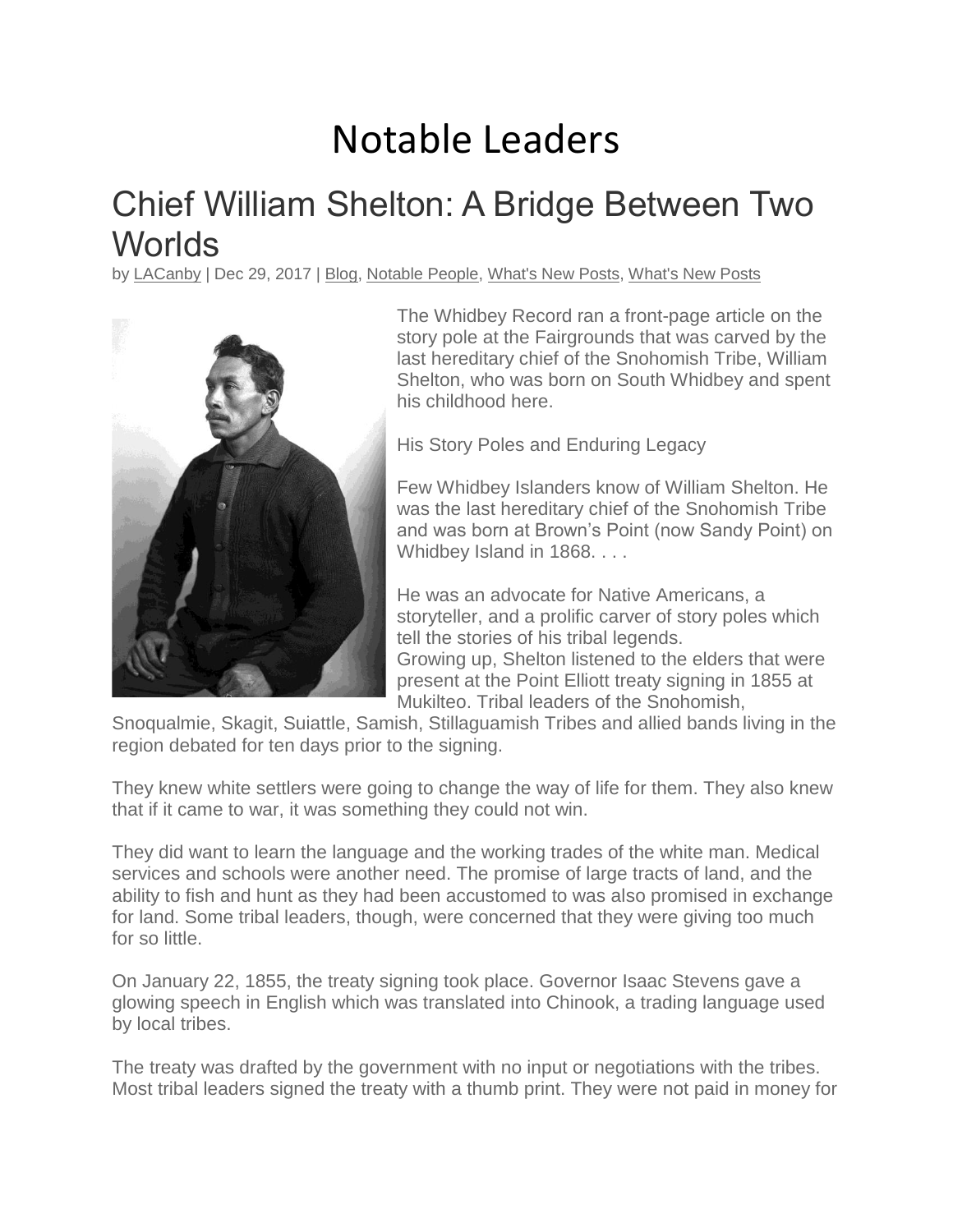their lands, but in blankets, clothing, and farming implements, and promises of reservation improvements.

As a child, Shelton remembered visiting a potlatch house at Scatchet Head Bay (Cultus Bay) with large timbers and posts with numerous carved totem figures.

During a tribal gathering at Sandy Point (near Langley) for a great feast or "Sway-gway" young Shelton saw totem figures carved inside the large potlatch house. He asked his father to explain the meanings of the figures on the house posts and was told that each carving represented a story and each story carried a lesson. Before a little boy could become a great man, he would have to learn all the lessons. Shelton told his mother and father that he wanted to become a great man. From that time on his parents taught him the stories.

"They told me stories which would create in me the desire to become brave, and good, and strong, to become a good speaker, a good leader, they taught me to honor old people and always do all in my power to help them," wrote Shelton.

At about age 17, Shelton ran away from home to attend the Tulalip Mission school where he was taught to read and write. He remained there for three years until he was given a position at the Tulalip Indian Agency.

Life on the reservation after the treaty was fraught with unmet promises. Education and health services were slow to come. The federal government also made a conscious effort to destroy Native American culture.

Dancing, drumming, speaking in the native tongue were against governmental rules. Shelton and older Indians questioned why settlers from across the Atlantic could keep their culture when they were being denied expression of theirs.

Shelton went to Dr. Charles Buchanan, the Tulalip Agency resident physician and superintendent of the boarding school and said, "We would like to begin again. We would like to have a day where we could all gather together – the older Indians – and have them sing old songs and beat the drum."

Buchanan simply told him, "No you can't. That is against Department of Interior regulations which say no drum beating and no Indian dancing." Tribal members were jailed for carrying out ceremonial gatherings.

The agent told Shelton to write a letter to the commissioner of Indian affairs and the Secretary of the Interior and ask for these rights. Shelton was not a skilled writer and struggled with grammar and punctuation, but never-the-less sent the letter.

Then, came the reply. It said, "The Indians could have a Treaty Day for one day and evening. They are not to dance all night nor until daybreak. They are to go home and take care of their livestock."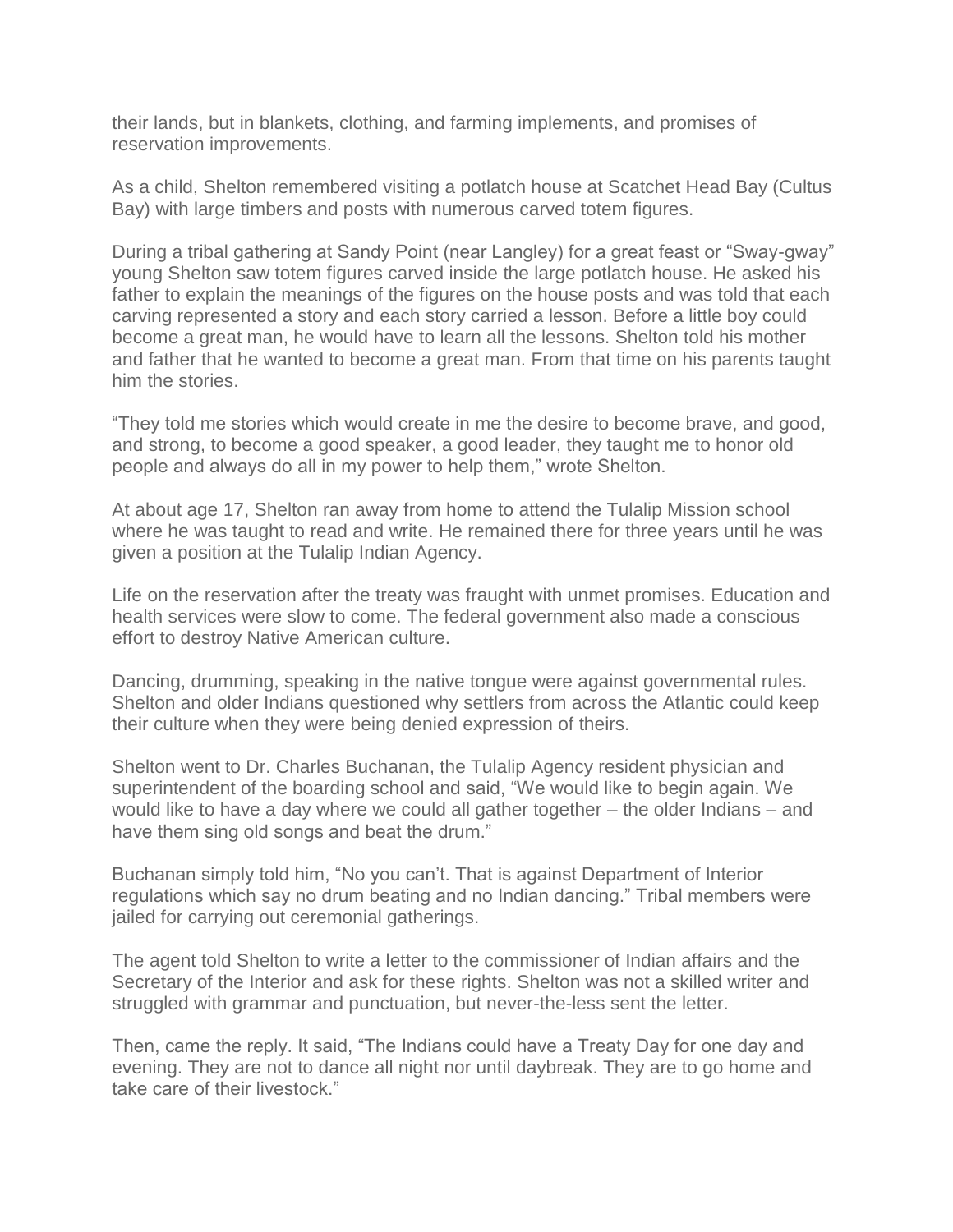Treaty Day was held in 1911, 1912, and 1913 at the Tulalip Indian School. In 1914, the government gave permission to build a longhouse.

William Shelton cut the lumber at a sawmill on the reservation. The longhouse, also known as a potlatch house, was the traditional place for Indians to meet. They came in canoes from all over Puget Sound for Treaty Day. There was dancing, drumming and speeches in the native language. Older Indians talked about being present at the signing of the treaty.

In a speech by Shelton he said, "This is not a celebration; it is a commemoration, because the Indians were not having a good time when they met to discuss and sign the treaty."

With the longhouse completed, the Tulalip Improvement Club was created. Here tribal members met and could discuss the issues that faced them. The older ones spoke in their native language (Lushootseed) while the younger ones spoke in English. Shelton's argument for calling it an "Improvement Club" was how could the government stop them from meeting if they were trying to improve themselves. Issues concerning upkeep of the reservation like roads and cemeteries were discussed.

They also raised questions about their treaty rights. One frail elderly man, who was at the treaty signing, said, "I received a fish hook and one yard of narrow red ribbon. That was some big payment for giving up my share of the land."

The club did not meet during World War I, but resumed afterwards and kept formal minutes. Gradually, most of the language spoken was in English.

During these years, they became more vocal about issues of medical services, fishing rights, corruption of payments to tribal members, and keeping their culture alive. Using the treaty as a starting point, they began to assert their legal rights.

As Shelton worked in the Tulalip Indian Agency, he became more proficient in reading, writing and speaking English. He also developed his skills as a woodworker by working in the sawmill.

Shelton became acquainted with local businessmen in the area including Roland Hartley who would become governor of the State of Washington. Here was his opportunity to tell the story of Puget Sound Native America. He began to carve story poles. He did this for the rest of his life. They told the stories, lessons and legends which local children learned from a pole rather than a book.

In the stories birds, fish, and other animals converse in one tongue. They taught children to be brave, loyal, and truthful and to illustrate that evil comes to wicked people and only the good prosper in the end.